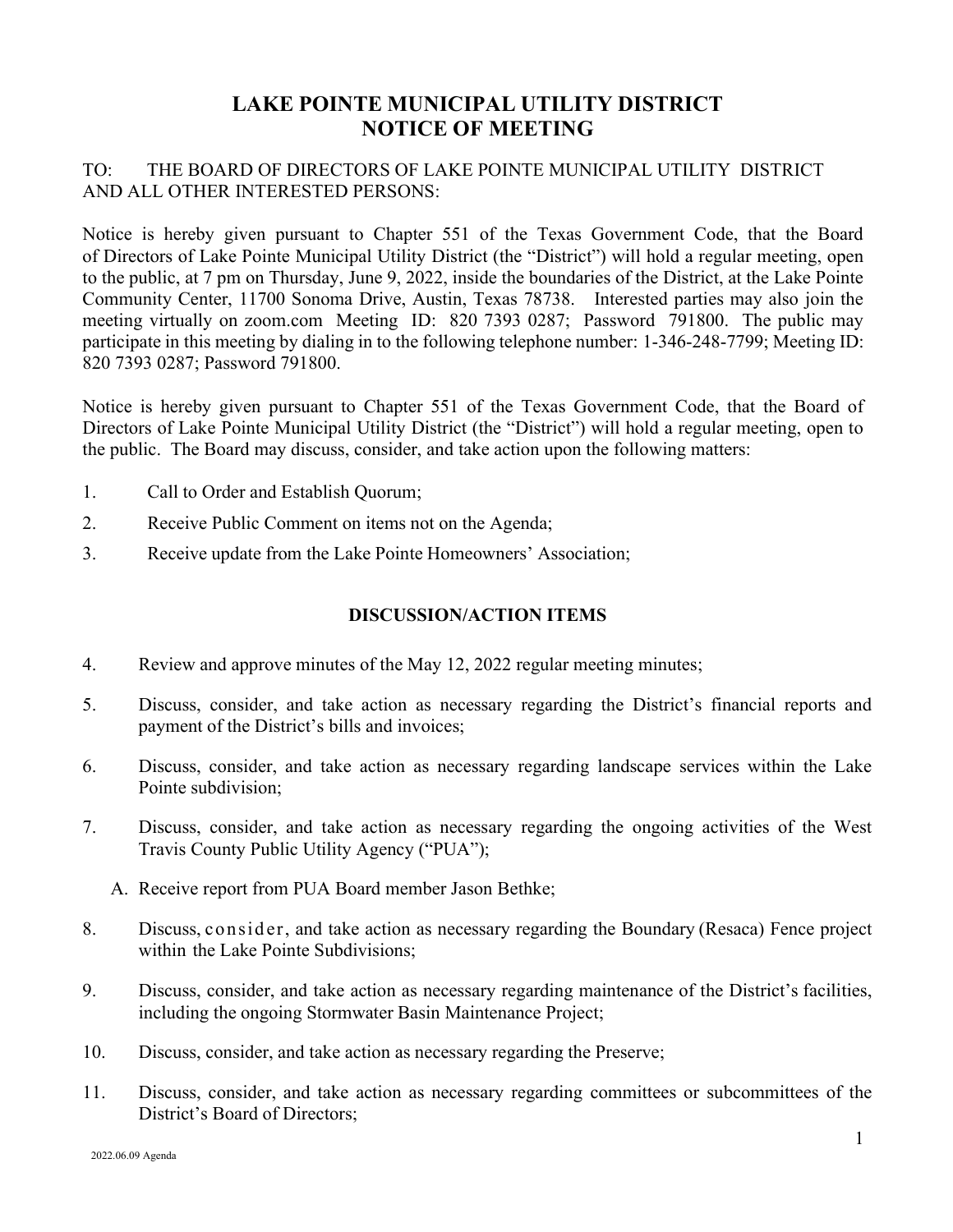- A. Facilities Committee
- B. Finance Committee
- C. Preserve Committee
- 12. See Supplemental Agenda for November Director Election Items;
- 13. Discuss and consider adoption of the tax and budget planning calendar for 2022, and take any related action;
- 14. Discuss, consider, and Review Records Management Program and make changes as appropriate;
- 15. Discuss, consider, and take action as necessary regarding coordination between the District and HOA regarding new construction and remodeling review and deposit process;
- 16. Discuss, consider, and take action as necessary regarding the necessity for the monthly Board meetings to provide remote access via Zoom;
- 17. Discuss, consider, and take action as necessary regarding the District's website;

## EXECUTIVE SESSION

The Texas Open Meetings Act, Chapter 551 of the Texas Government Code, authorizes the Board of Directors to convene in close or executive session for certain purposes, including receiving legal advice from the District's attorney (Sec. 551.071); discussing real property matters (Sec. 551.072); discussing gifts and donations (Sec. 551.073); discussing security personnel or devices (Sec. 551.076); and discussing information technology security practices (Sec. 551.089). If the Board of Directors goes into executive session to discuss any item on this agenda, the President Officer will announce that the Board will meet in Executive Session will be held, will note the time, and will identify the item to be discussed and the provision of the Open Meetings Act which authorizes the Executive Session. The District may meet in executive session on any agenda item or any item listed below:

- A. The District's Preserve roadway access;
- B. The District's Preserve permit renewal;
- C. Johnson Services matters; and
- D. Ongoing or pending litigation involving the District.
- 18. Items for future agendas;
- 19. Adjournment.